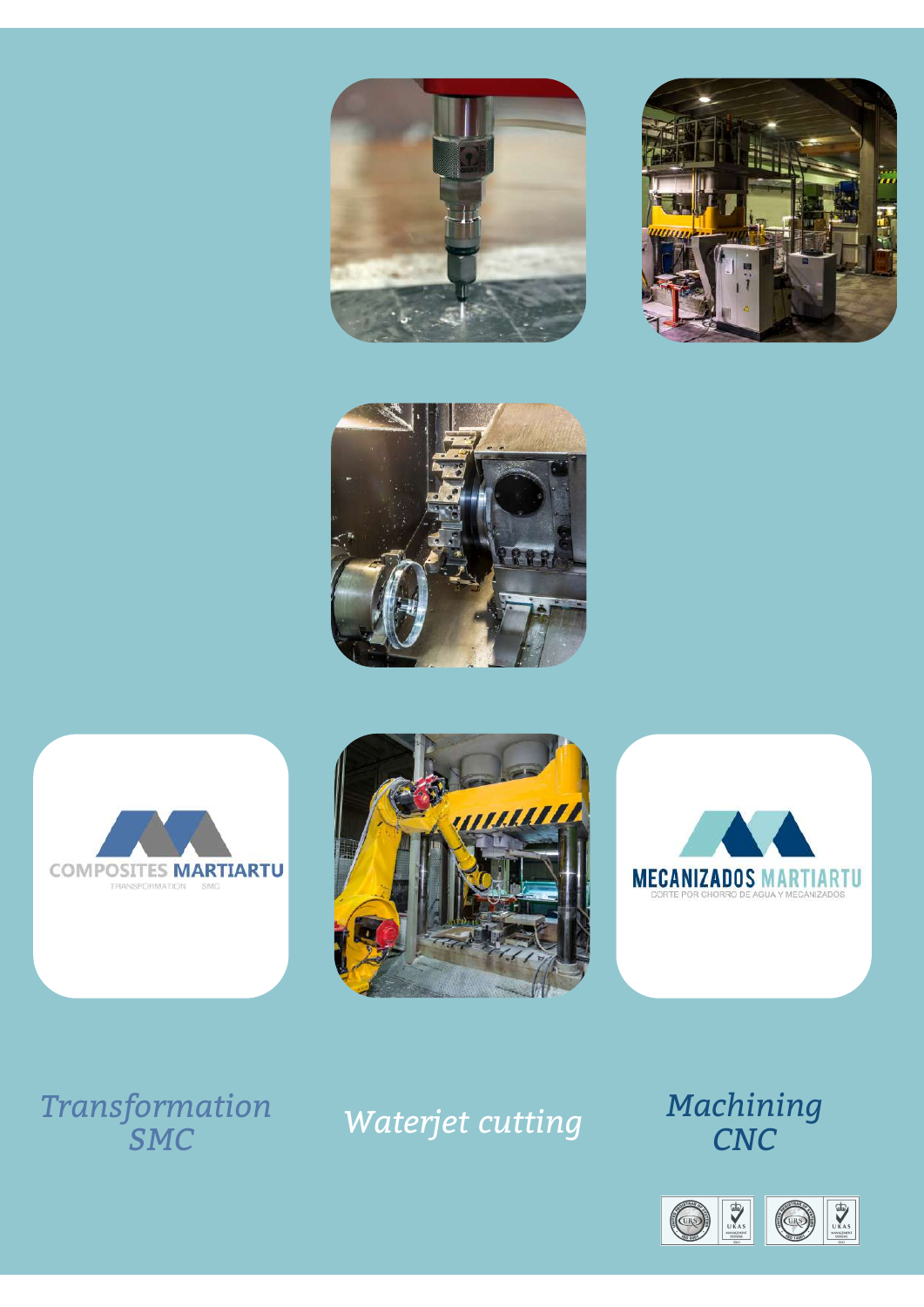## *Areas*

We direct our efforts to the design, prototyping, pre-series and machining of mixed or metallic parts.

We specialize in the molding of reinforced polyester parts (**SMC-CSMC technology**) for any industry sector: automotive, transportation, energy, electricity, telecommunications, naval, construction.

Our experience, added to our **ISO 9001** and **ISO 14001** certifications allow us to comply in the most demanding markets.

## *Business activity*

**Composites & Mecanizados Martiartu** were born in 2000, backed by the more than 25 years of experience of the management in the SMC sector.

The company, initially dedicated to machining and assembling insulating plastics, through a strategic investment adds to its list of services the transformation of **SMC**, **CNC machining**, **PIMC painting** and **Water Jet Cutting**, in 5 axes, in all types of materials.

Offering a comprehensive, multidisciplinary and multisectoral solution.







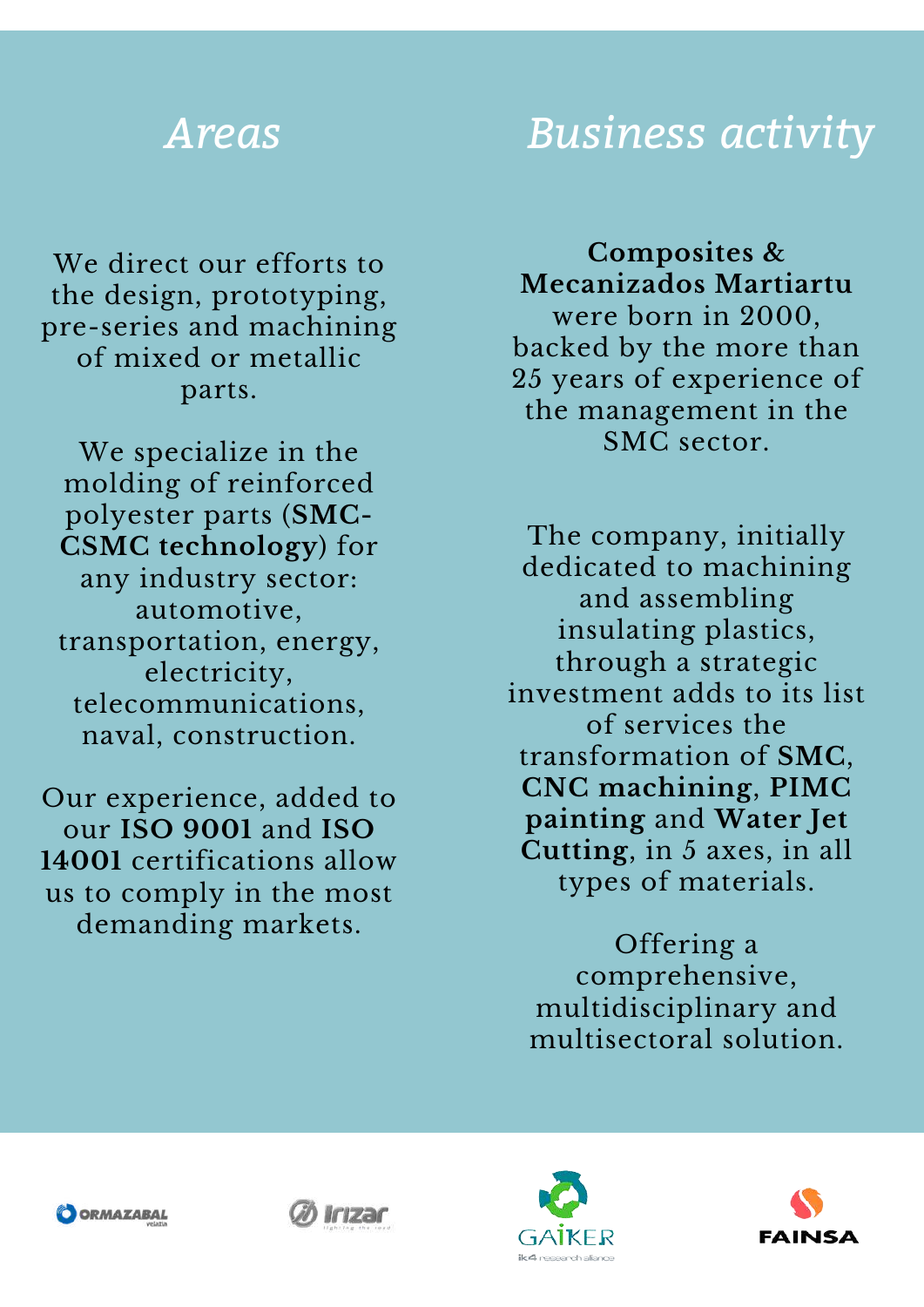



# **COMPOSITES**

We are specialists in the design and manufacture of parts in **Sheet Molding Compound** and **Carbon SMC**

With more than **20 years of experience** and thousands of parts manufactured for various sectors: transportation, automotive, construction, food, electrical, telecommunications, naval, etc.

We have several **presses** up to **1250 TN** and 3500x1800 plate.

Complemented with our **machining center**, **robotized PIMC painting** and **water jet cutting**.





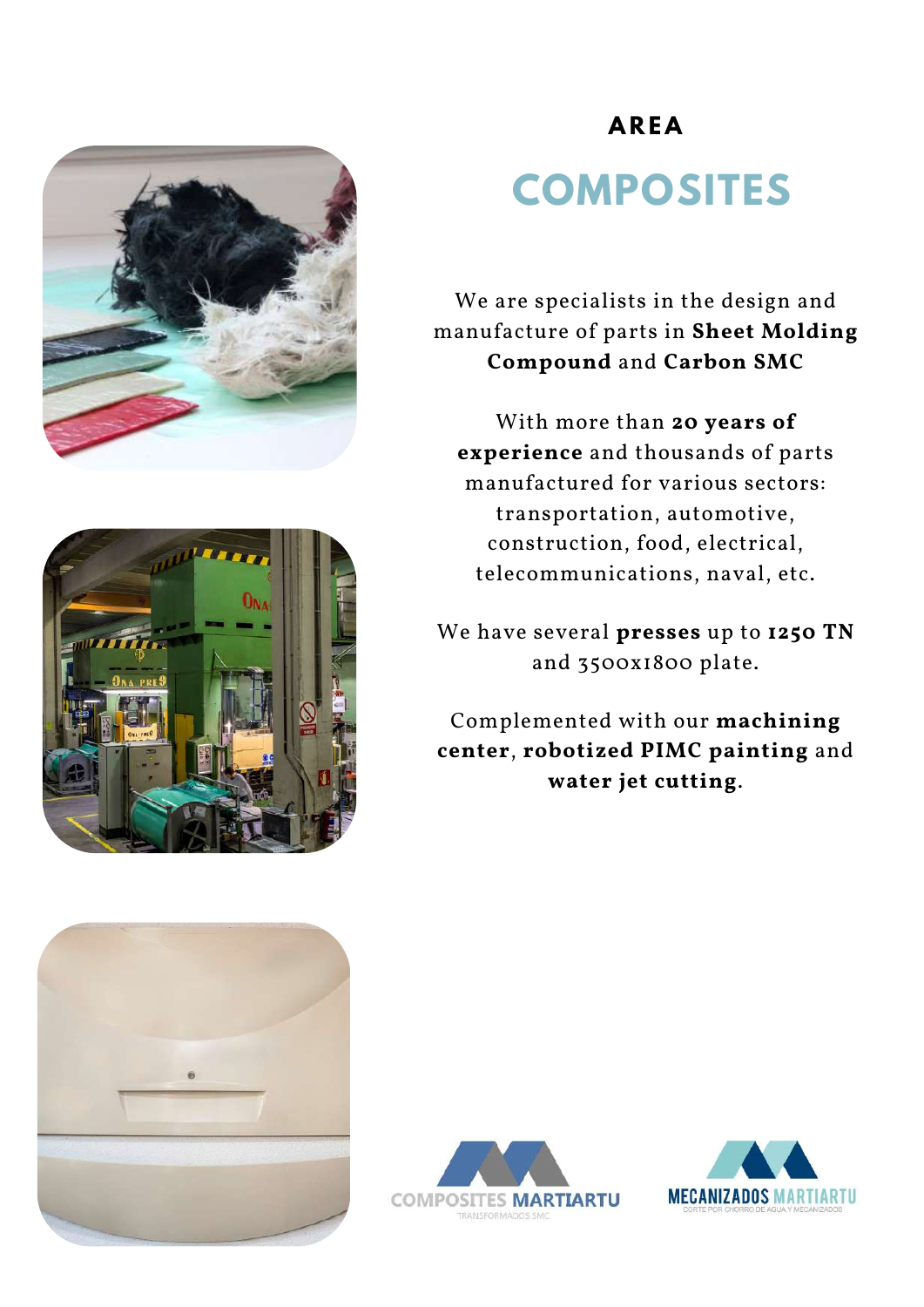## **WATER JET CUTTING**

**5-axis** waterjet cutting with up to **64º incline** can cut almost any material up to **200mm thick**

With our technology and experience we can guarantee that, when cutting and / or machining, no deformations or alterations of the material will be caused, achieving a perfect finish.











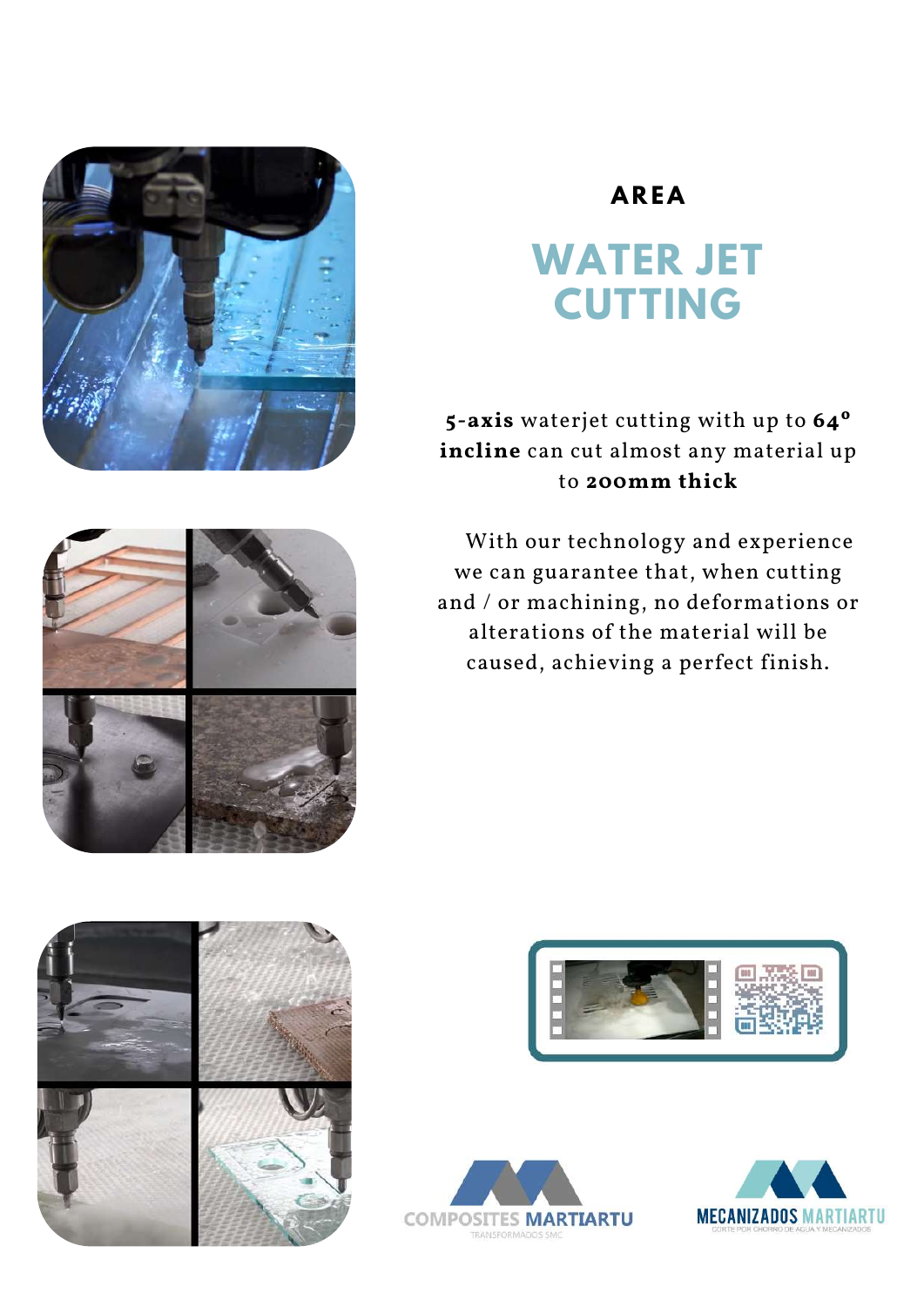



# **CNC MACHINING**

**Precision machining** in all types of materials and sectors.

Specializing in the machining of SMC / CSMC, bakelite, metals, mixed, polyamide, polycarbonate and PVC

With more than 5500 m2, we have milling machines, punching machines, drills, presses, CNC centers, machining robots, among other means.

Complemented and integrated into our **Solidworks** and **Camworks CAD-CAM** system





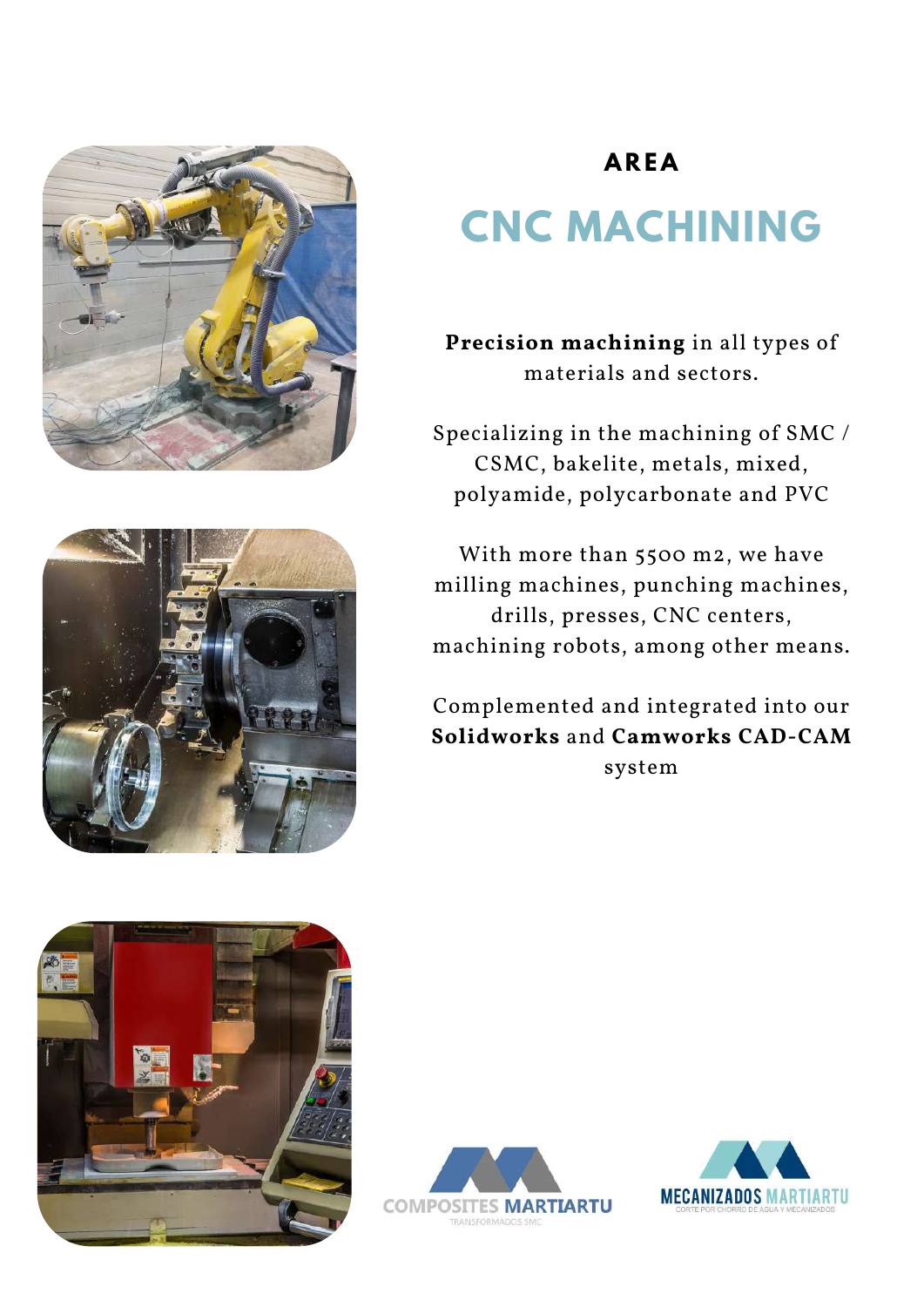







# **PIMC PAINTED**

**PIMC Painted** (powder in mould coating) **robotic**.

The automated application of powder paint during the molding process on SMC parts ensures an excellent finish and greater scratch resistance than conventional paints..



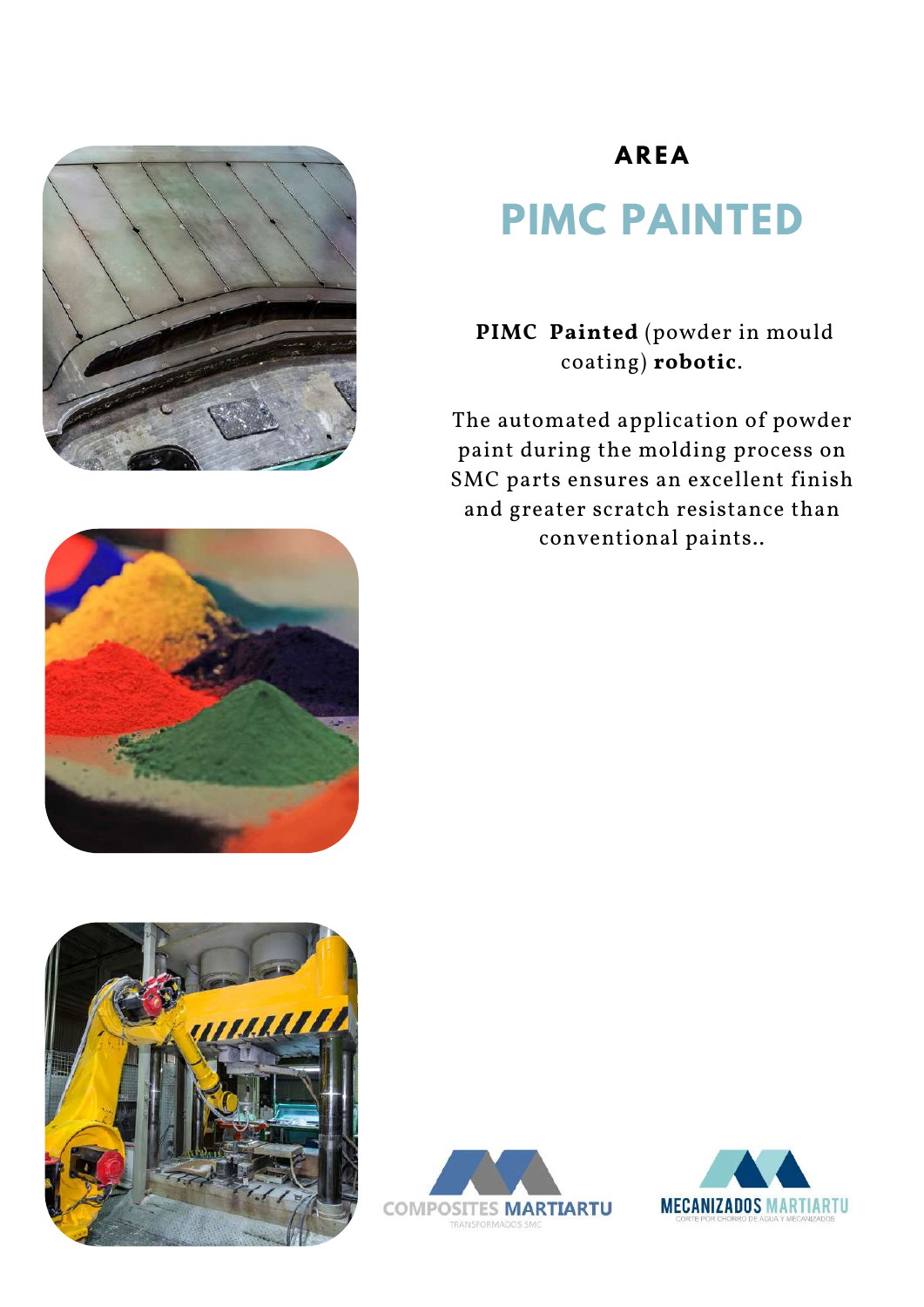





## **ENGINEERING & PROTOTYPES**

**Comprehensive advice on projects** that start from an **initial idea** until the **creation of the first samples**.

We provide solutions because we get involved in the **designs of products**, **molds** and **tools**, the choice of **materials**, **calculations**, **costs**, **processes**, etc.

Hundreds of prototypes created and more than 20 years of experience guarantee us.

We actively participate, collaborating closely with various technology centers, in  $R + D + i$  projects.

We specialize in **SMC-CSMC technology**, mixed materials and the development of new products, materials and processes.